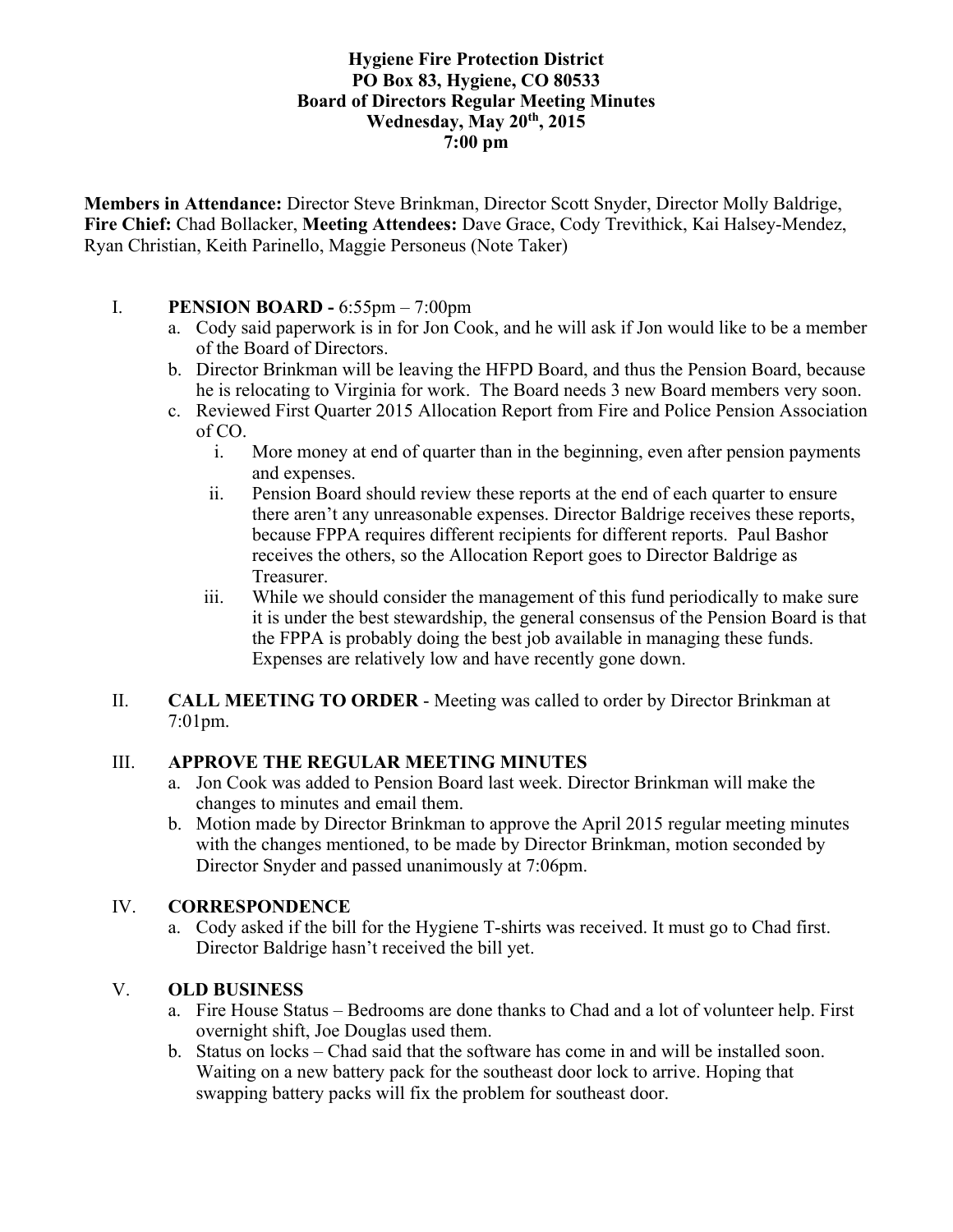- c. Newsletter July issue will be emailed to the addresses posted on our website. No progress on end of year newsletter. Discussion about how to collect email addresses for members of the HFP District. Possibly a sign-up sheet or sign-up option on website and Facebook page.
	- i. Chad should talk to Ryan Cunningham about capturing email addresses.
- d. Planning Consultant
	- i. Chad spoke with one candidate that didn't feel they could help reach our goals. He left messages for two others that haven't responded.
	- ii. Director Snyder discussed Emergency Services Consulting International who provided an estimate for \$21,760 which was emailed to members.
	- iii. Director Baldrige proposed a motion at 8:19 pm to vote on using this agency. Motion was seconded by Director Snyder and passed unanimously. Director Brinkman suggested that a special meeting be set with them to discuss the bid thoroughly. This should be done quickly. Their review should look back for five years. As of 6/10/15, Director Snyder confirmed that we signed a contract with ESCI.
	- iv. The original RFP selection timing goals will be pushed back a month or so.
- e. Chief's Review The Directors reviewed Chad's performance, discussed goals, and will meet after this meeting in Executive Session to discuss a pay increase if appropriate.
	- i. Thank you to all the fire fighters who provided comments on the chief's performance and the status of the department.
- f. Continued Hunt for Board Members
	- i. Cort Shurtleff will attend next meeting and is interested in participating.
		- 1. He just moved to Hygiene and has experience with insurance.
	- ii. Keep bringing new Board member ideas.
- g. Jon Cook and Bill Eliason were invited to the firefighter's meeting and received watches.

# VI. **NEW BUSINESS**

- a. Review Calendar
	- i. May is election month, but this isn't an election year. May 2016 is the next election for Board members.
	- ii. New Board Members must sign oath in June.
	- iii. Audit report is due end of June. Our exemption from audit has been approved for 2014. The income limit for exemption was just raised to \$750,000.

# VII. **OFFICER'S REPORT**

- a. Treasurer's Report Reviewed the 2015 Annual Budget
	- i. The Personnel category covers awards, member presents, parties, incentives
	- ii. Professional Services category includes attorneys and accountant fees.
	- iii. Utilities are high.
		- 1. Natural Gas was high because only one heater was operating, so it was working full blast. Using over \$1000/month.
			- a. Chad in charge of asking Xcel to do an audit on the building.
			- b. Chad in charge of exploring Solar Energy options including federal rebates and grants.
			- c. Look at solar energy options and if applicable, make sure they're included in next year's budget.
	- iv. Discussed Balance Sheet
		- 1. Hygiene FPD is at the top of the list to receive a state truck if one comes up.